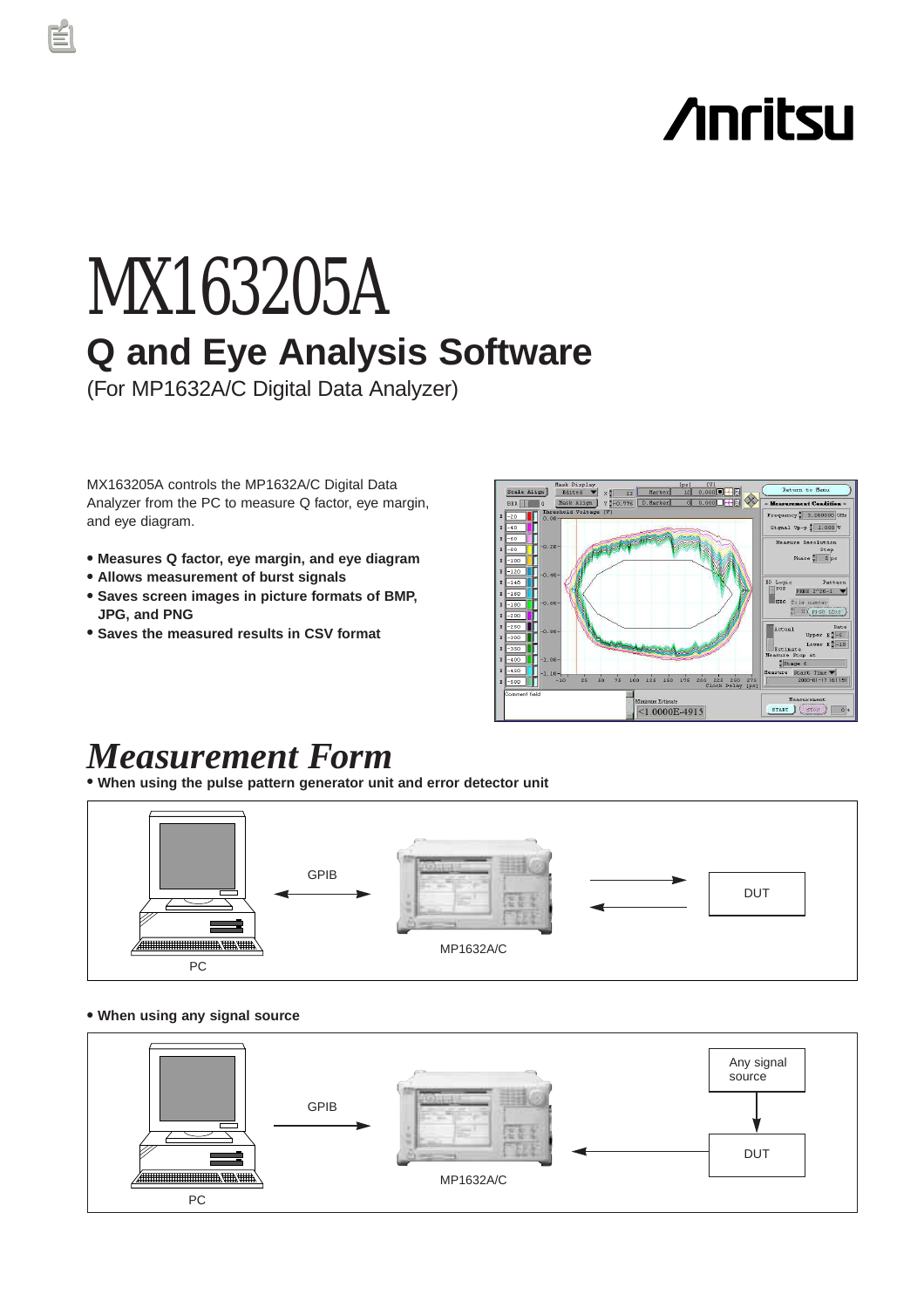## *Q Factor Measurement*

#### • Conforms to OSFTP-9

- Graphical functions providing 11 kinds of indication including threshold voltage vs. bit error rate, time vs. Q factor, and phase vs. Q factor
- Display functions indicating various measurement data relating Q factor, including optimum bit error rate/threshold voltage, correlation factor for least squares, and Gaussian parameter
- Various parameters for measuring Q factors (bit error rate range, bit error rate measurement accuracy, threshold voltage variation) can be set arbitrary.



**Threshold voltage vs. bit error rate example 3 and 3 and 4 and 4 and 4 and 4 and 4 and 4 and 4 and 4 and 4 and 4 and 4 and 4 and 4 and 4 and 4 and 4 and 4 and 4 and 4 and 4 and 4 and 4 and 4 and 4 and 4 and 4 and 4 and 4** 



**Phase vs. Q factor Phase vs.** σ





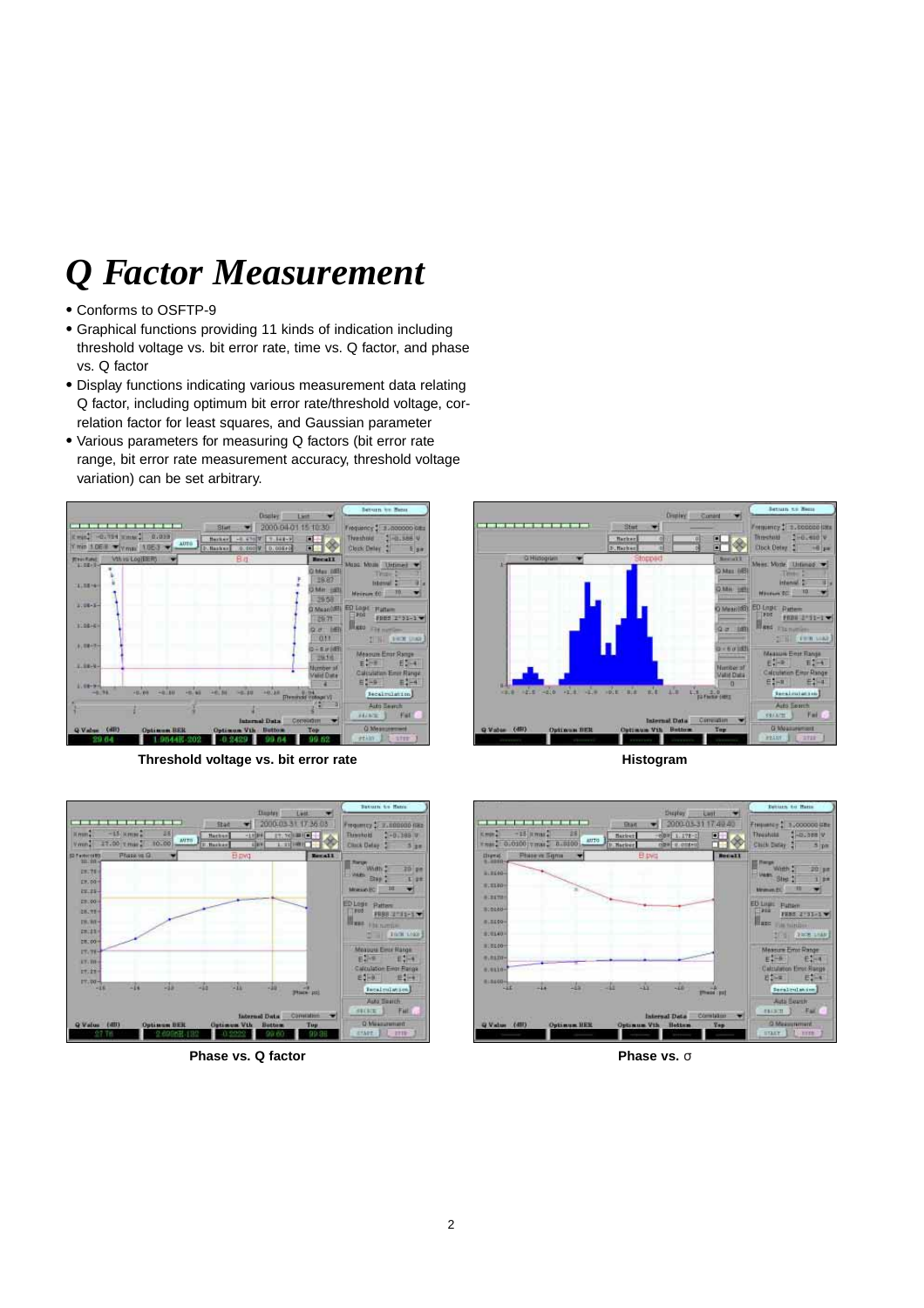## *Eye Measurement*

- Margin measurement includes the phase margin (horizontal), threshold voltage margin (vertical) and eye margin measurements
- Eye diagram measurement that gains the bit error rate contour line by connecting the points to gain specified error rate
- Measures eye margins and eye diagrams for E-2 through E-15 (actual measurement)
- By applying the Q factor measurement, an eye diagram up to E-4915 can be measured and estimated (estimate measurement)
- Mask template display and edit function
- Mask test function that realizes a simple pass/fail judgment by measuring the bit error rate of points specifying the template





**Mask edition Mask test**



**Eye margin Eye diagram**